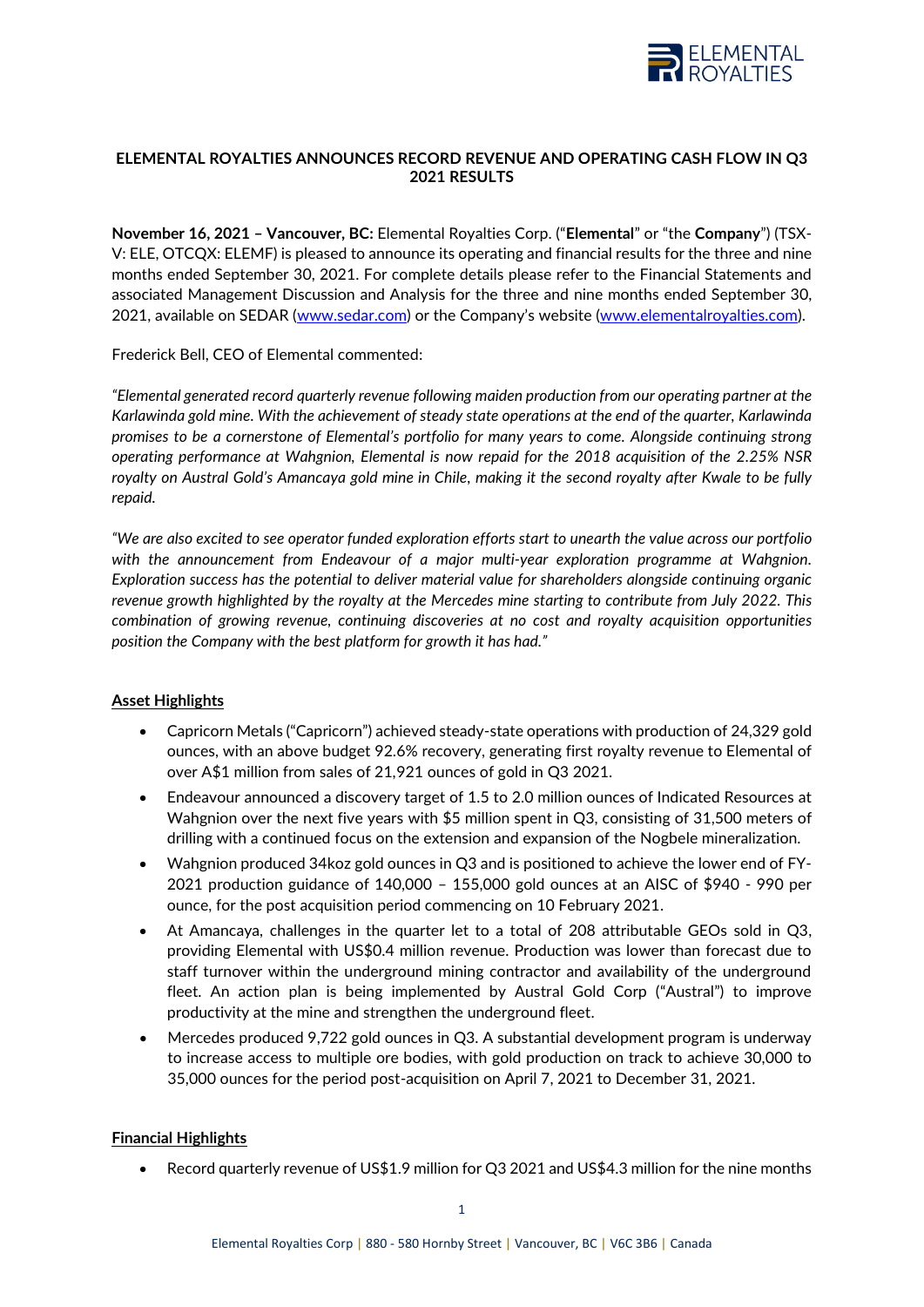

ended September 30, 2021 generated from five royalties, including maiden revenue from Karlawinda received in the quarter.

- Record 1,062 attributable gold equivalent ounces<sup>1</sup> ('GEOs') sold in Q3 2021 and 2,385 attributable GEOs sold in the nine months ended September 30, 2021, at zero cash cost to the Company.
- Record Cash flow from Operations of US\$0.8 million before working capital for Q3 2021 (approximately C\$0.015/share) and US\$1.5 million for the nine months ended September 30, 2021.
- Record Adjusted EBITDA<sup>1</sup> of US\$1.2 million for Q3 2021, and US\$2.4 million for the nine months ended September 30, 2021.
- Net loss of US\$0.8 million for Q3 2021, and US\$3.1 million for the nine months ended September 30, 2021.
- 2021 guidance revised to 3,400 3,800 GEOs as a result of revised production guidance at Amancaya in the quarter.
- Organic growth expected in 2022 with a full year of Karlawinda revenue and the Mercedes royalty payable from July 2022.
- Cash and cash equivalents of US\$5.6 million as of September 30, 2021.

## **Outlook**

In 2021, Elemental expects 3,400 – 3,800 attributable GEOs from its existing portfolio, with over 90% of expected revenue derived from gold and silver production. The revised GEOs for 2021 follows updated production guidance from Austral published in October 2021. In Q1 2021 Austral announced their expectation that production would increase during the second half of the year to meet the 45,000 - 50,000 GEOs guidance for 2021. Despite gradual improvements at the Guanaco/Amancaya mine complex Austral has revised production guidance for 2021 to 30,000 - 35,000 GEOs.

At an US\$1,800 per ounce average received gold price the expected 3,400 - 3,800 attributable GEOs would provide Elemental with revenue of US\$6.1 to US\$6.8 million.

Elemental expects revenue growth to continue in 2022, with a full year of royalty revenue from Karlawinda and first revenue from Mercedes expected in Q3 2022.

#### **Principal Asset Updates**

**Karlawinda (2% NSR)**

| Location:       | Western Australia                   |
|-----------------|-------------------------------------|
| Commodity:      | Gold                                |
| Operator:       | Capricorn Metals Ltd. ("Capricorn") |
| <b>Royalty:</b> | <b>2% NSR</b>                       |

- During the September 2021 quarter, Capricorn completed commissioning and ramp-up activities, achieving guided throughput rates on a steady-state basis
- Gold production of 24,329 ounces with an above budget 92.6% recovery
- Mining volumes expected to increase in the December 2021 quarter with the second mining fleet now onsite and operating at full capacity
- From August mill throughput has been above budgeted throughput rate for harder laterite ore
- Processing plant throughput and grade expected to increase as higher grade and soft oxide ore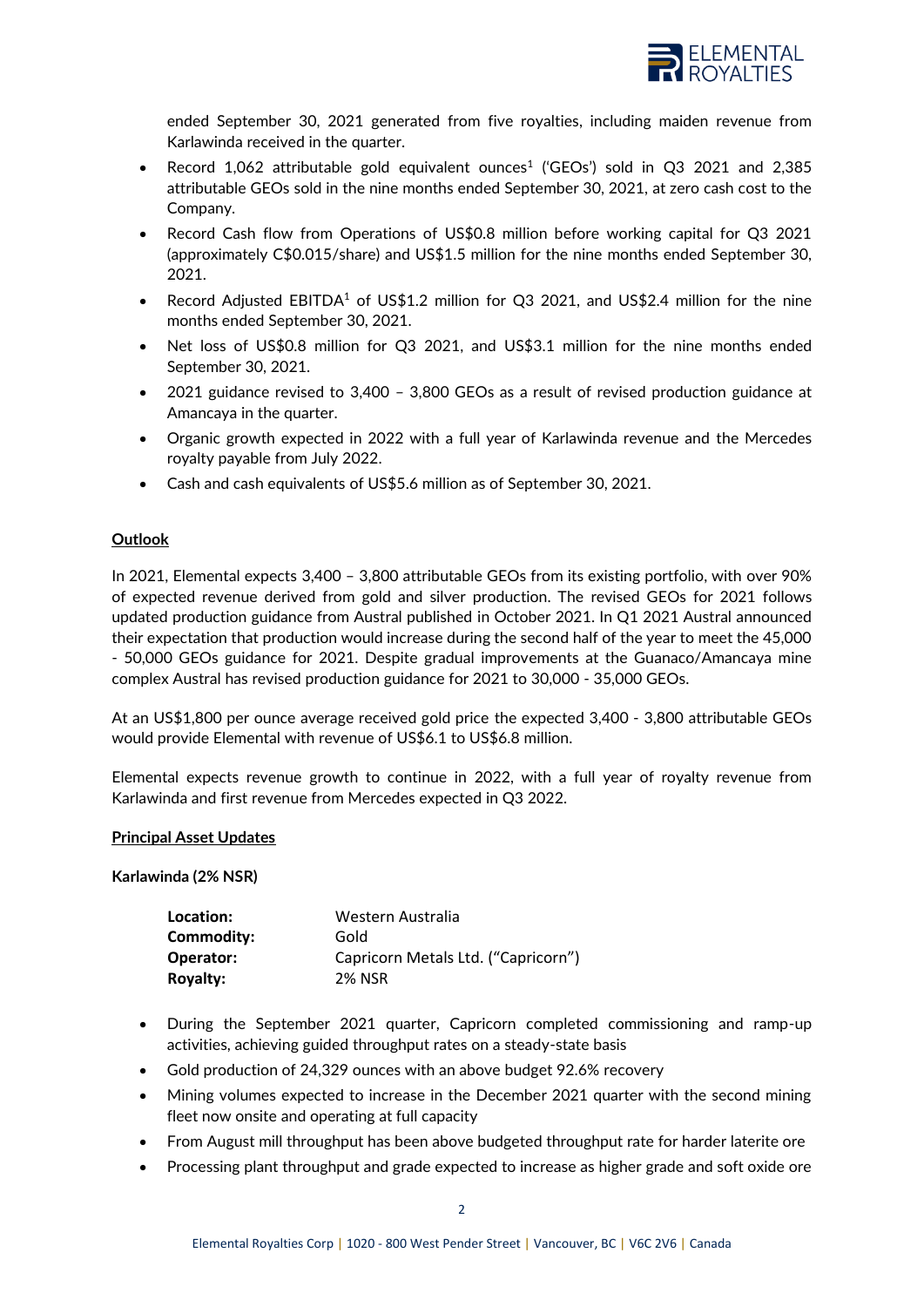

mined in December 2021 quarter

- Construction and commissioning of two additional CIL tanks providing additional leaching time for anticipated higher processing plant throughput is nearing completion
- Production for the year ending June 30, 2022, is expected to be 110,000 120,000 ounces inclusive of commissioning production
- Multiple near-pit exploration projects advanced during the quarter and are awaiting assays

## **Wahgnion (1% NSR)**

| Location:       | Burkina Faso                         |
|-----------------|--------------------------------------|
| Commodity:      | Gold                                 |
| Operator:       | Endeavour Mining Corp. ("Endeavour") |
| <b>Royalty:</b> | <b>1% NSR</b>                        |

- On February 10 2021, Endeavour completed the acquisition of Teranga Gold, including the Wahgnion mine
- Wahgnion produced 34,022 gold ounces in Q3 2021 and sold 35,011 gold ounces, a slight decrease on Q2 2021 due to lower mill throughput and recovery rates, reflecting the high proportion of fresh material processed and the impact of the wet season, balanced out by average grade milled increasing slightly to 1.40 g/t as the proportion of higher-grade ore sourced from the Nogbele South deposit rose
- Wahgnion is positioned to achieve the bottom half of production guidance of 140,000 155,000 gold ounces for the post acquisition period commencing on 10 February 2021
- Production has been accelerated since commissioning in 2019 to feed the plant which was running at 30% above nameplate capacity. To meet this demand, in September 2021 Endeavour announced a discovery target of 1.5 to 2.0 million ounces of Indicated Resources (21 to 39Mt at 1.2 to 3.0g/t gold) at Wahgnion over the next five years, committing to a US\$36 million exploration budget
- An exploration program of up to US\$12 million is planned for 2021, of which US\$8 million has been spent year to date consisting of 41,100 meters of drilling across 330 drillholes
- During Q3 2021, US\$5 million was spent on exploration consisting of 31,500 meters of drilling with a continued focus on the extension and expansion of the Nogbele mineralization, expected to continue in Q4 2021 and in 2022
- Additional delineation drilling at the Fourkoura and Hillside targets, as well as reconnaissance drilling at Ouahiri South, Kassira and Bozogo will also continue in Q4 2021 and in 2022

#### **Amancaya (2.25% NSR)**

| Location:       | Chile                            |
|-----------------|----------------------------------|
| Commodity:      | Gold                             |
| Operator:       | Austral Gold Corp. ("Austral")   |
| <b>Royalty:</b> | 2.25% Net Smelter Return ("NSR") |

- Production at the Guanaco/Amancaya complex totalled 9,422 GEOs (9,120 gold ounces and 21,390 silver ounces) in the quarter. Most production comes from Amancaya, with only residual small scale heap leach production at Guanaco
- Despite gradual improvements at the Guanaco/Amancaya mine complex, Austral Gold has revised production guidance for 2021 to 30,000-35,000 GEOs from 45,000-50,000 GEOs provided at the beginning of the year
- Production was lower than forecast due to staff turnover within the underground mining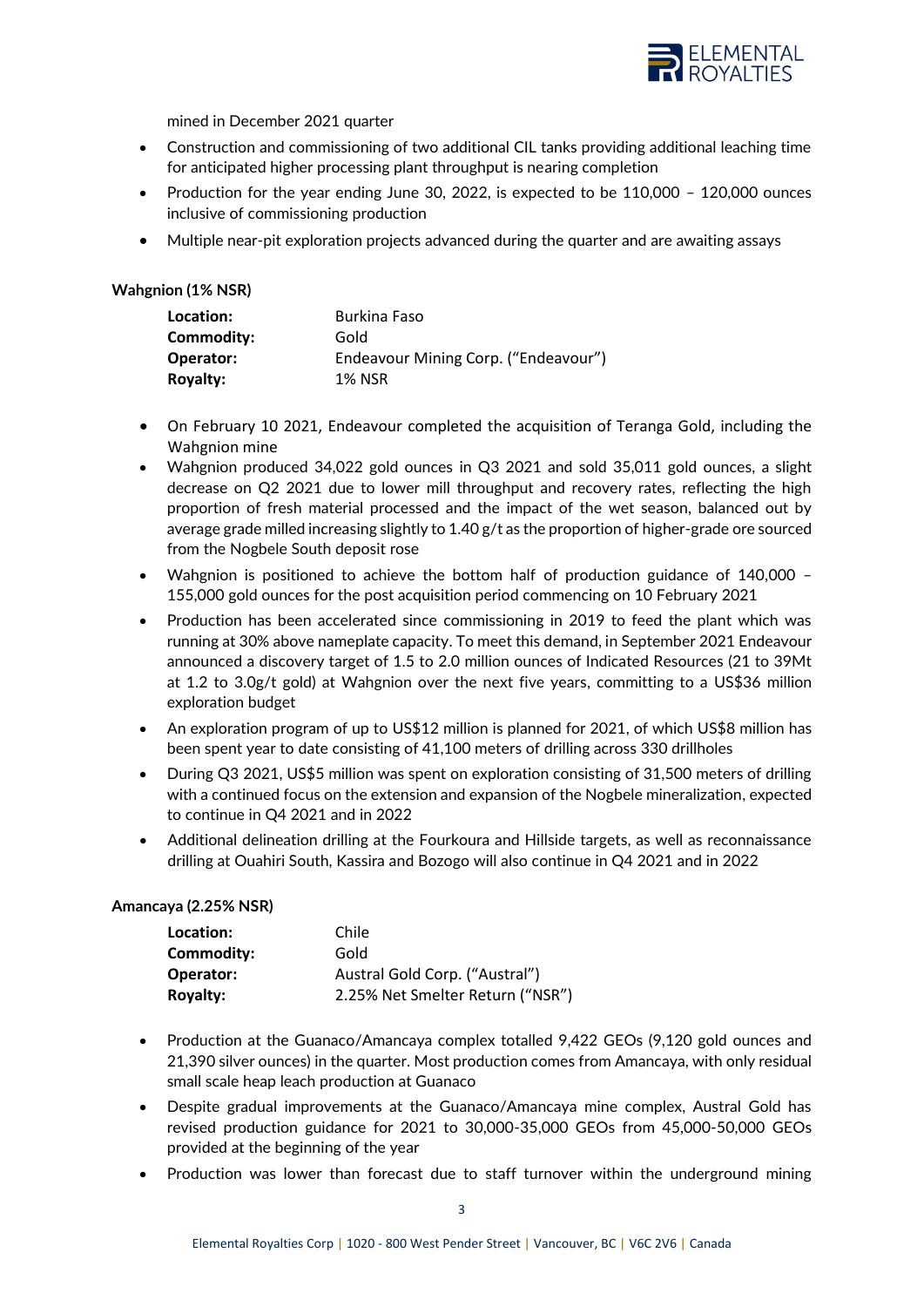

contractor and availability of the underground fleet. An action plan is being implemented to hire certified instructors and engage a specialized contractor in vertical drilling to improve productivity at the mine, introduce expatriate personnel from Austral's Casposo mine in Argentina and strengthen the underground fleet with new acquisitions

### **Mercedes (1% NSR)**

| Location:       | Mexico                         |
|-----------------|--------------------------------|
| Commodity:      | Gold & silver                  |
| Operator:       | Equinox Gold Corp. ("Equinox") |
| <b>Royalty:</b> | 1% NSR                         |

- Mercedes produced 9,722 gold ounces in Q3 2021
- Work underway on substantial development program to increase access to multiple ore bodies
- Royalty revenue is due to Elemental after the earlier of: (a) the date on which 450,000 ounces of gold equivalent have been produced after July 28, 2016 or (b) the sixth anniversary of that date (July 28, 2022). Elemental expects that as a result of the COVID-19 stoppages, the start of royalty payments are likely to be payable from July 28, 2022, rather than the 450,000 ounce production hurdle
- On December 16, 2020 Equinox and Premier Gold Mines ("Premier") announced that the companies had entered into a definitive agreement whereby Equinox would acquire all of the outstanding shares of Premier. The acquisition was completed on April 7, 2021 on which date Equinox assumed operational control of the Mercedes Mine.
- Equinox have guided gold production is on track to achieve 30,000 to 35,000 ounces for the period post-acquisition on April 7, 2021 to December 31, 2021

#### **Laverton (2% Gross Revenue Royalty)**

- Focus' strategy is to identify sufficient open pit Resources across the Laverton tenement package to commence a Stage 1 mining operation
- Drilling at Laverton has been completed across multiple royalty linked deposits and a number of Mineral Resource updates are in progress
- Subsequent to quarter end, Focus announced a material increase in the Mineral Resource of the Beasley Creek deposit, which was previously mined by WMC in the late 1980s and early 1990s
- The updated Beasley Creek Mineral Resource is:
	- o Indicated: 3.7 Mt at 2.0g/t for 244koz Au
		- o Inferred: 0.4 Mt at 1.6g/t for 21koz Au
- Mineral Resource updates are expected to be completed by Q1 2022 to form a preliminary economic assessment of a Stage 1 operation at Laverton

#### **On behalf of Elemental Royalties Corp.**

**Frederick Bell** CEO and Director

**Corporate Inquiries:** Dustin Zinger, Investor Relations Manager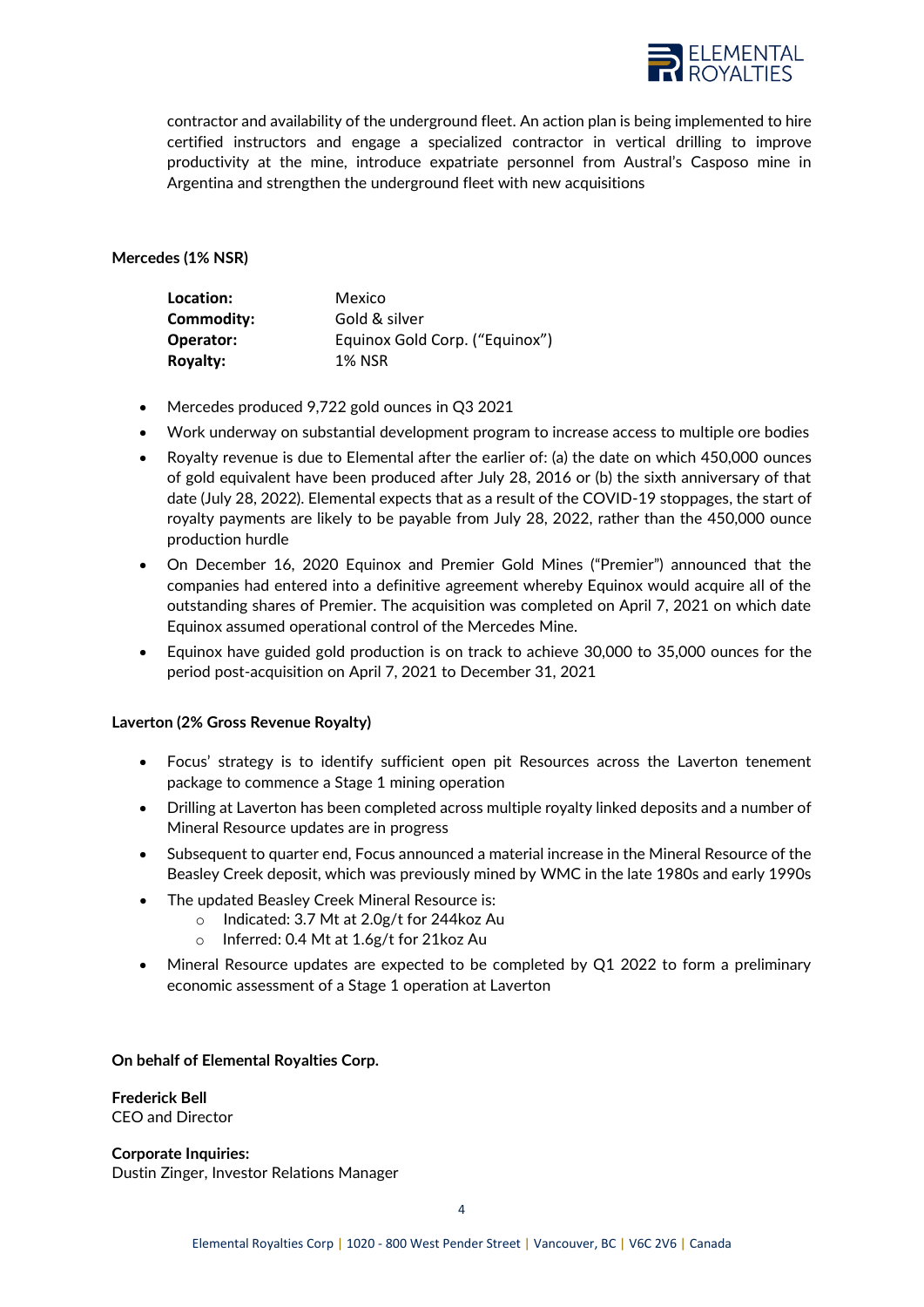

Corporate Website: [www.elementalroyalties.com](http://www.elementalroyalties.com/) Direct: +1 (604) 653-9464 Email: [dustin@elementalroyalties.com](mailto:dustin@elementalroyalties.com)

Elemental is a proud member of Discovery Group. For more information please visit: [www.discoverygroup.ca](http://www.discoverygroup.ca/) or contact 604-653-9464.

### TSX.V: ELE | OTCQX: ELEMF | ISIN: CA28619L1076

### **About Elemental Royalties**

Elemental is a gold-focused royalty company listed on the TSX-V in Canada and provides investors with lower risk precious metals exposure through a portfolio of nine high-quality royalties. This enables investors to benefit from ongoing royalty revenue, future exploration upside and low operating costs. Elemental's experienced team seeks to secure royalties in advanced precious metals projects, run by established operators, from its pipeline of identified opportunities.

### **Qualified Person**

Richard Evans, FAusIMM, is Senior Vice President Technical for Elemental, and a qualified person under National Instrument 43-101 – Standards of Disclosure for Mineral Projects, has reviewed and approved the scientific and technical disclosure contained in this press release.

### *Neither the TSX-V nor its Regulation Service Provider (as that term is defined in the policies of the TSX-V.) accepts responsibility for the adequacy or accuracy of this press release.*

*<sup>1</sup> Elemental has included certain performance measures in this press release that do not have any standardized meaning prescribed by International Financial Reporting Standards (IFRS). The Company's royalty revenue is converted to an attributable gold equivalent ounce basis by dividing the royalty revenue received in a period by the average gold price for the same respective period. The presentation of this non-IFRS measure is intended to provide additional information and should not be considered in isolation or as a substitute for measures of performance prepared in accordance with IFRS. Other companies may calculate these non-IFRS measures differently. The production forecast was derived using information that is available in the public domain as at the date hereof, which included guidance and estimates prepared and issued by management of the operators of the mining operations in which Elemental holds an interest. The production forecast is sensitive to the performance and operating status of the underlying mines. None of the information has been independently verified by Elemental and maybe subject to uncertainty. There can be no assurance that such information is complete or accurate.*

*<sup>2</sup>The Tuart deposit in Elemental's Mt Pleasant royalty area has been assigned a historical resource estimate on both conceptual underground and open pit mineralisation on the basis of Norton Gold Fields Limited's announcement dated February 3, 2015, titled "January 2015 Mineral Resource & Ore Reserve update". The estimate was prepared by Norton Goldfields Ltd (ASX: NGF) in accordance with the JORC Code 2012 for the situation at Dec 31, 2014, and is available on the ASX website at: [https://www.asx.com.au/asx/statistics/displayAnnouncement.do?display=pdf&idsId=01596085.](https://www.asx.com.au/asx/statistics/displayAnnouncement.do?display=pdf&idsId=01596085) Elemental believes that the resources disclosed are fundamentally reliable but they should not be relied on as a current resource estimate, and no qualified person of Elemental has done sufficient work to classify the above estimate as current Mineral Resources. Elemental is not treating the historical estimate as current Mineral Resources or Mineral Reserves and it is unknown how much of the historical resource will be economic under the proposed mine plan. Elemental understands that there has been no production from the area since the historical resource estimate was published*

*<sup>3</sup> Panoramic Resources Ltd.'s ASX announcements dated September 30, 2015, titled "Mineral Resources and Ore Reserves at June 30, 2015", The ASX announcement is prepared in accordance with the JORC Code and is available on Panoramic's website at https://panoramicresources.com/asx-announcements/.*

#### **Cautionary note regarding forward-looking statements**

This release contains certain "forward looking statements" and certain "forward-looking information" as defined under applicable Canadian securities laws. Forward-looking statements and information can